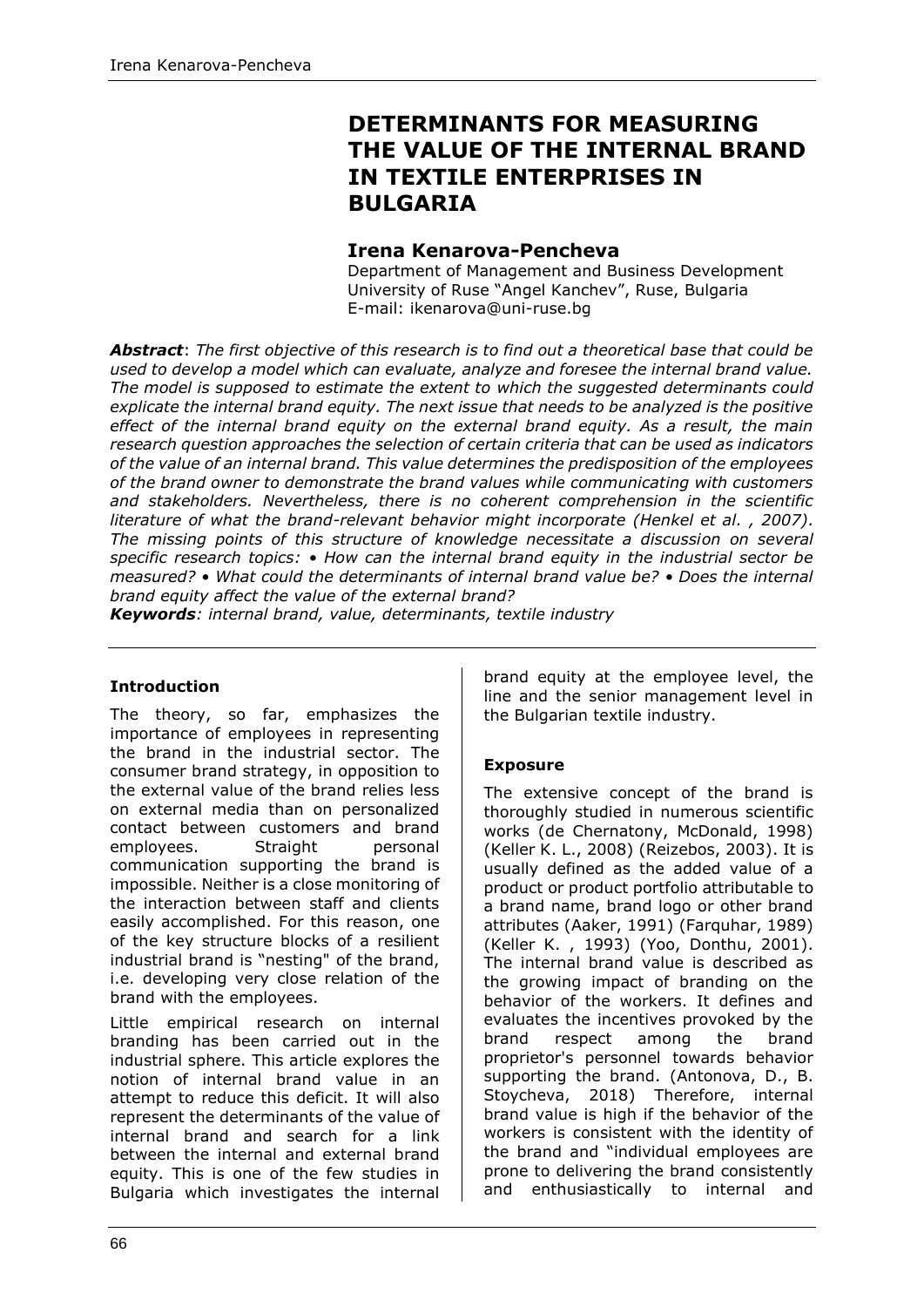Determinants for Measuring the Value of the Internal Brand in Textile Enterprises in **Bulgaria** 

external stakeholders" (Baumgarth, Schmidt, 2010).

#### **Reasons for modeling and measurement of internal brand equity**

Brand loyalty is a core element of brand value (Aaker, 1991). Another study found an important relationship between the positive awareness of the corporate brand of the employees and their objective to continue working for the same entrepreneur (Wheeler et al., 2006). Therefore, a measurable manifestation of the internal brand equity is the goal to stay dedicated to the brand, as well as to the enterprise.

Another opinion is that it is "impossible not to communicate" in the workplace (Watzlawick, Beavin, 1967), and that repetitive contacts between employees will always include brand-related conversation (Henkel et al. , 2007). A major element for the evaluation of the internal brand equity is that communication between staff members should be in support of the brand.

Research on organizational behavior and service delivery has demonstrated that if employees show positive behavior outside their workplace (Podsakoff et al. , 2000), the results tend to be useful for the overall performance of the company (Bell, Menguc, 2002) (Koys, 2001) (Podsakoff, MacKenzie, 1994). It is reasonable to assume that the internal brand equity is partially given by this inclination to involve in what is referred to as "brand citizenship behavior" (Burmann, Zeplin, 2005). To recapitulate, the third value of the internal brand is expressed by the extra-role behavior supporting the level of the brand.

### **Determinants of internal brand equity**

According to Baumgarth and Schmidt (2010) there are four characteristics of organizational and individual behavior within an organization, which define the level of internal brand value. These behaviors are: commitment to the internal brand, brand orientation, knowledge of the internal brand and engagement with the internal brand" (Baumgarth, Schmidt, 2010).

# • **Internal brand commitment**

"Organizational commitment" is explained as commitment to the internal brand or the "employee's psychological attachment to the brand", whose extent drives the desire to act in a manner appropriate to the brand and to invest significant efforts in achieving the aims given by the branding strategy (Mowday et al., 1979) (O'Reilly, Chatman, 1986) (Burmann, Zeplin, 2005) (Burmann et al., 2009). Several studies show that organizational commitment significantly affects the attitudes and behaviour of the workers (Allen, Meyer, 1996) (Jaramillo et al., 2005) (Mathieu, Zajac, 1990) (Mowday et al., 1979) (Riketta, 2002).

# • **Brand orientation**

Brand orientation is most commonly defined in the scientific literature as a "specific type of strategic orientation or corporate culture characterized by high brand importance as the basis of the business model" (Penchev, 2015). It is also described as a distinct way of thinking in the enterprise (Urde, Brand orientation: A strategy for survival, 1994) (Urde, Brand orientation: A mindset for building brands into strategic resources, 1999). Brand orientation is categorized by: brand power in branding strategy and corporate strategic thinking and is, to a certain extent, unchangeable, coherent, meaningful to the client and unmistakably distinguishable from competition (Hankinson, 2001) (Baumgarth, 2009). When it comes to consumer audiences, it is assumed that corporate culture can be even more persuasive in shaping brand awareness than related marketing relations (Wilson, 2001). The importance of corporate brands in the industry reinforces the connection between the value of the internal brand and the brandoriented culture. (Kunev, Sv., I. Kostadinova, B. Stoycheva, 2017) Therefore, brand orientation is expected to have a large impact on defining the level of brand-appropriate behavior of the workers and, therefore, on internal brand value.

Obviously, brand orientation is a mutual characteristic of the workers, while the other three elements in the organizational environment are characterized as functions of individual behavior.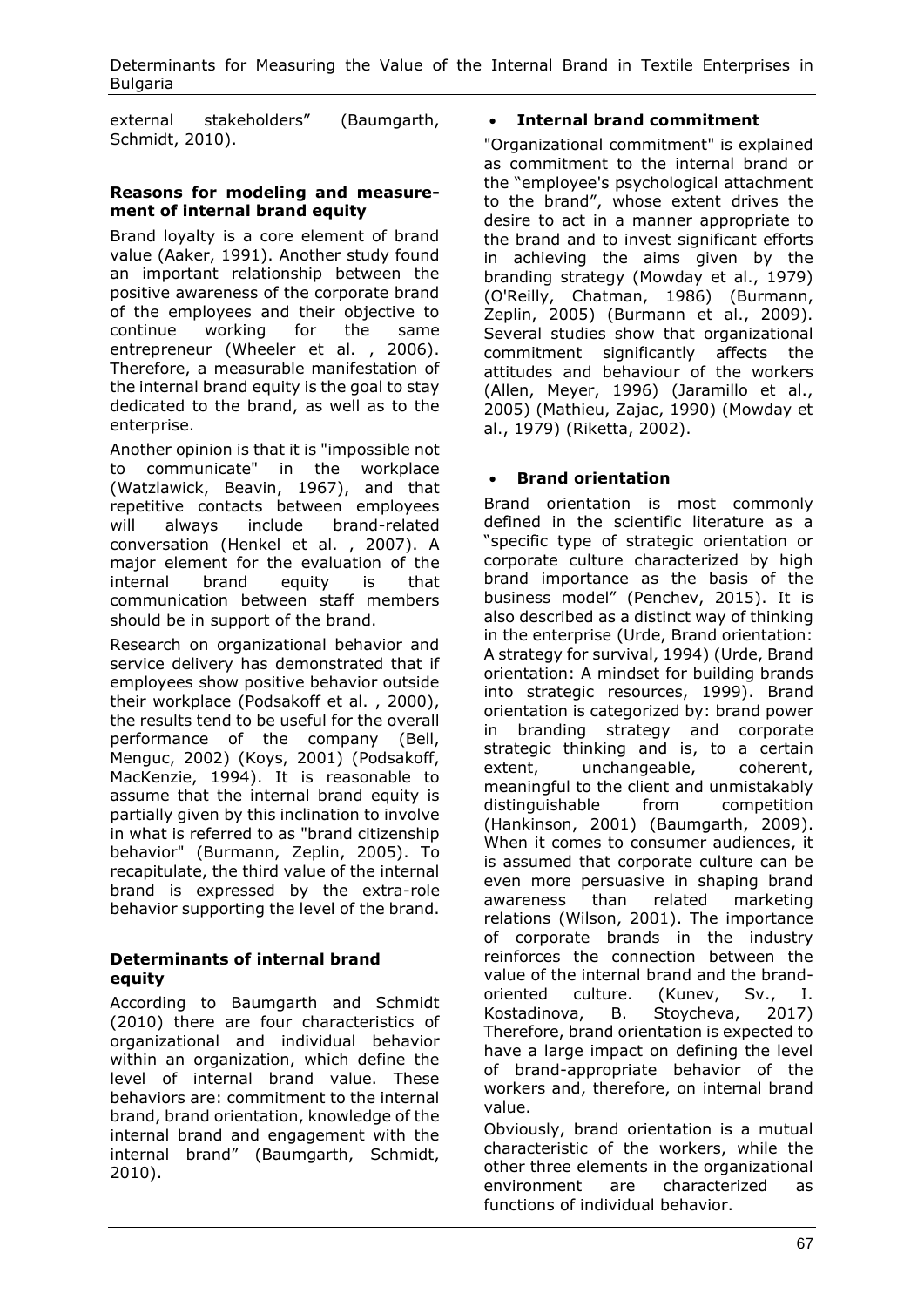### • **Internal brand knowledge**

In the context of internal brand knowledge, learning processes are of the highest priority. One of the most wellknown brand value models (Keller K. , 1993) reflects brand knowledge in a role that generates significant value. According to it, customer behavior is highly dependent on the knowledge that customers have about a specific brand. (Pavlov, D., Boneva, M., 2020) This knowledge enables customers to behave in a way, in which their brand identity requires. This, in turn, will depend on the internal and external brand communication, brand values and benefits of the brand. Internal brand awareness describes the cognitive representation of the brand in the minds of employees, which can be interpreted as a "scheme" (Fiske, Linville, 1980). These are structures of pre-organized knowledge that develop through the abstraction of experiences and exert a strong behavioral influence (Marcus, Zajonc, 1985). Therefore, a positive link is expected between internal brand knowledge, such as a brand-oriented scheme, and the value of the internal brand. A pioneering study by (Keller K. , 1993) identified brand knowledge as a major driver of brand value. Other studies have found that employees of strong brand enterprises typically show clearer and more consistent brand knowledge (Webster, Keller, 2004) (de Chernatony, Cottam, 2006). The conclusion is that they need to know about the identity and values expressed by the brand in order to behave in a way that is appropriate to the brand. Such knowledge of the internal brand can be taken as a prerequisite for a strong internal brand, which in turn contributes to the overall presentation of the brand and therefore the value of the brand.

# • **Internal brand involvement**

Involvement to the internal brand is explained as a state of activation caused by a personal connection with the brand (Celsi, Olson, 1988) (Zaichkowsky, 1985). The theory of activation actually states that the branding effect is perceived by the individual will through incentives as well as brand information. Shortly, individuals will have an enhanced caution to the brandrelated information. Especially at the beginning, it is quite possible to happen when the brand is of particular importance to workers and when they are sure that the brand contributes to a large extent to the whole performance of the enterprise (Hoeffler, Keller, 2003).

#### **Finding a connection between the internal brand equity and the external brand equity**

The value of external brand value is described usually as "brand value" in the sense that it is the significance of brand approach and behavior to current and eventually future customers. Its main logic is the understanding of describing brand value through brand perception and brand image. "That is, the extent to which a brand is capable of creating differentiation and preference in the minds of customers" (Keller K. , 1993).

The theory of balance and the theory of emotional contamination can be used, in order to understand the connection between the value of the internal and external brands.

The theory of balance (Heider, 1958) states that every employee pursues internal equilibrium and that an arrangement including two individuals and an object is balanced when both individuals (employees and customers) have the same association to the brand.

The theory of "emotional contamination" (Hatfield et al., 1993), which explains how feelings and emotions are expressed, supports the assumption of a direct connection between the internal and external value of the brand. (Barsade, 2002) states that one person will compare his disposition with that of others and accept this "emotional level" when it appears suitable for him to do so. In the context of this work, this implies that customers will adjust their specific emotions to the one of the brand owner's employees with whom they work together. If an employee displays a strong sense of brand value, the client is likely to adopt approaches that represent high brand value.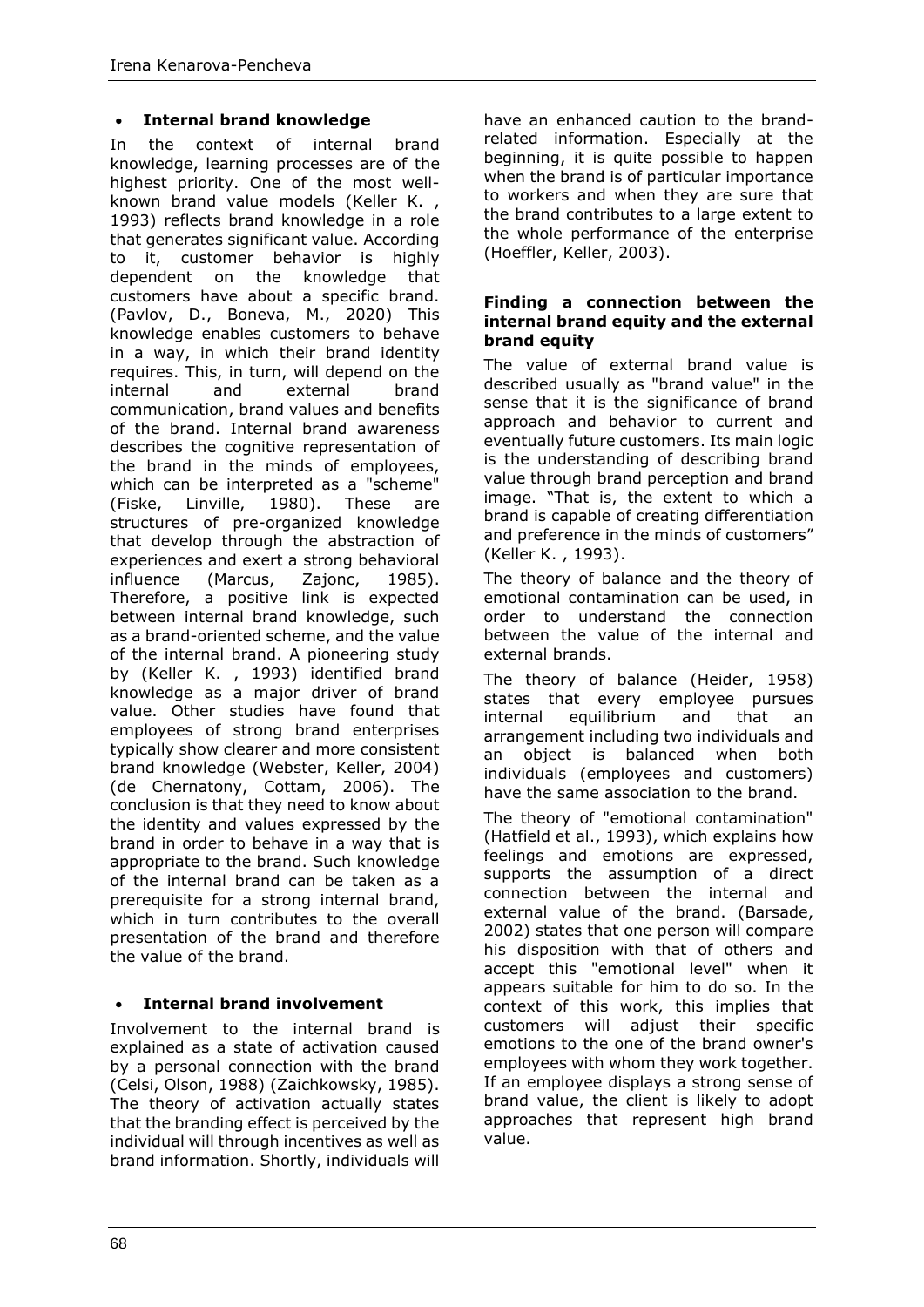Determinants for Measuring the Value of the Internal Brand in Textile Enterprises in Bulgaria



Figure 1. Model of the relationship between the internal brand equity and the customerbased brand equity

Source: authors own study

#### **Designing the architecture of the questionnaire**

This study is based on constructive criteria available in the literature that could be adapted to the context of this work. The questionnaire incorporates 42 questions. The first question specifies the position taken by the interviewee in the company. The remaining 41 questions are divided into 6 modules.

The first module addresses the central concept of "internal brand equity" and incorporates 9 questions. The concept was developed for the study of industrial branding in three industry sectors in Germany by Carsten Baumgarth and Marco Schmidt. The values that apply to this study are used from the work of (Baumgarth, Schmidt, 2010). For the "intention to remain with the mark" a single element measure was used. A generalized scale of dependent variables is used to measure brand sustaining intrarole behavior, on the basis that personal brand communication in the industrial sector in order to be brand-supporting must be relatively constant, consistent, customer-friendly and clearly differentiable from competition. In order to measure brand-supporting non-roller behavior, the construction of brand citizenship behavior has been used (Podsakoff et al. , 2000) from its original context. The term "brand citizenship behavior" is defined as including two factors: "brand enthusiasm" and "willingness to support brand development". Eleven dependent variables were selected to measure this magnitude on a scale adapted from Podsakoff's (Burmann, Zeplin, 2005) study on the basis that they are considered explicitly induced by the brand, while others are related to the common human characteristics, such as altruism.

The second module deals with the internal brand commitment and contains 8 questions. The third module examines another determinant of internal brand value - internal brand knowledge and includes 7 questions. Internal brand commitment and knowledge are concepts introduced by (Baumgarth, Schmidt, 2010). They value the employee's trust that branding has a positive impact on corporate performance as an indicator of brand commitment. They measure the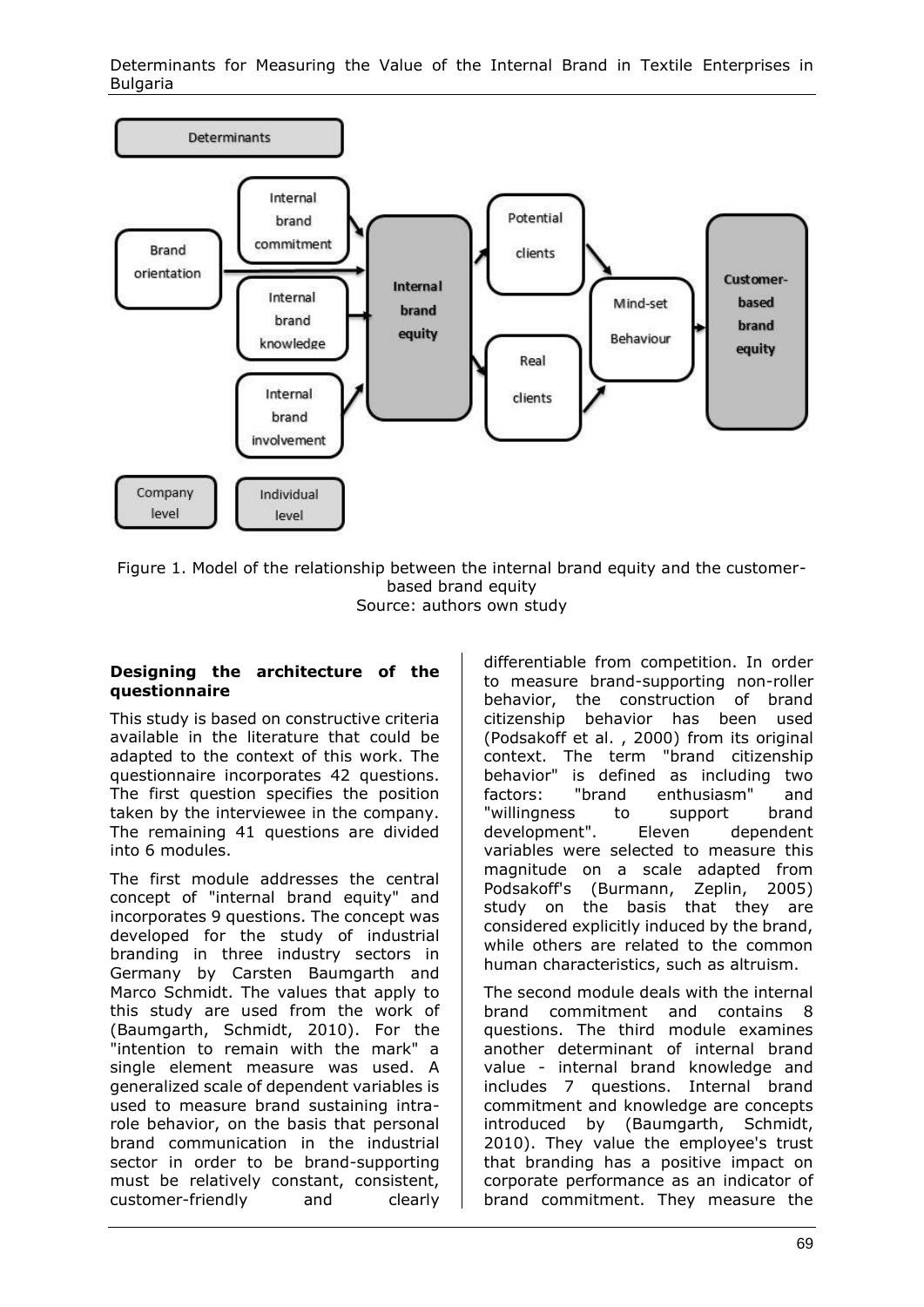brand knowledge they have gained, such as adverts in magazines or they measure the company's web presence.

The fourth module consists of 5 questions examining internal brand involvement. It is measured by another dimension arising from the work of (Burmann et al., 2009), which in turn has been adapted from a previous scale of organizational engagement (O'Reilly, Chatman, 1986).

The fifth module contains 8 questions and addresses another one of the determinants of the internal brand value and brand orientation. It is measured by a reflective scale, used for the first time by (Baumüller, Baumgarth, 2008).

The key result, the external value of the brand, will be measured by a scale of four dependent variables, borrowed from the study of (Baumüller, Baumgarth, 2008). The last module is dedicated to it and includes 4 questions.

The questionnaire was targeted at three respondents in each company: top manager, brand / marketing / product manager and another employee. It is expected to get a complete understanding of the internal brand equity the way it is perceived by employees in different positions within the company.

# **Determination of general aggregation**

The data provided by the Bulgarian National Statistical Institute as of 2017, suggests that 683 enterprises function under code 13 of the Classification of Economic Activities: "Production of textiles and textile products, except apparel". The economic activities are divided into 4 subsections: 13.1 "Preparation and spinning of textile fibers", where 35 enterprises function; 13.2 "Fabric production" represented by 30 enterprises; 13.3 "Ennoblement of yarns, fabrics and clothing" - 33 enterprises; 13.9 "Production of other textile articles", including 585 enterprises. In order for the sample to be representative of the country, the survey must include 2 enterprises of subsection 13.1., 2 enterprises of subsection 13.2, 2 enterprises of subsection 13.3 and 30 enterprises of subsection 13.9. In order to be representative, the sample should cover at least 36 enterprises. The way the

survey is directed will require a high degree of disposition to work together with the target enterprises, which is why personal links will be very important. Therefore, the sample selected is not random, but rather systematic and targeted. The ones that were initially selected were those enterprises that appear in the annual charts of "Capital" newspaper (a Bulgarian national newspaper valued for its unbiased surveys and analyses) for the largest enterprises in the textile industry as a whole. After filtering some of those working under code 13, several other enterprises were added. The additional enterprises are those with which personal contact could be established. Those enterprises which will be contacted and which agree to participate in the surveys will receive 3 questionnaires that must be filled in by a top manager, brand / marketing / product manager and by another employee.

### **Restrictions of the survey**

- ➢ The present work is limited only to defining the determinants that set up the brand value. A questionnaire was drawn up on the basis of these determinants.
- $\triangleright$  The pilot survey includes four textile enterprises in Bulgaria. Three respondents were interviewed in each enterprise - a top manager, a lower level manager and another employee. The goal is to set up and refine the questions from the questionnaire.
- $\triangleright$  The size of the sample is very restricted. The results obtained are not representative.
- ➢ All variables are measured simultaneously and thus variations in the value of internal brand cannot be considered.
- $\triangleright$  The research of the study takes place in one European country.

Any future reproduction of this study should aim at greater geographical diversity, greater sampling and studies carried out at different times. Since the method of research is based on the subjective measurements of quantities, their validity is usually questionable.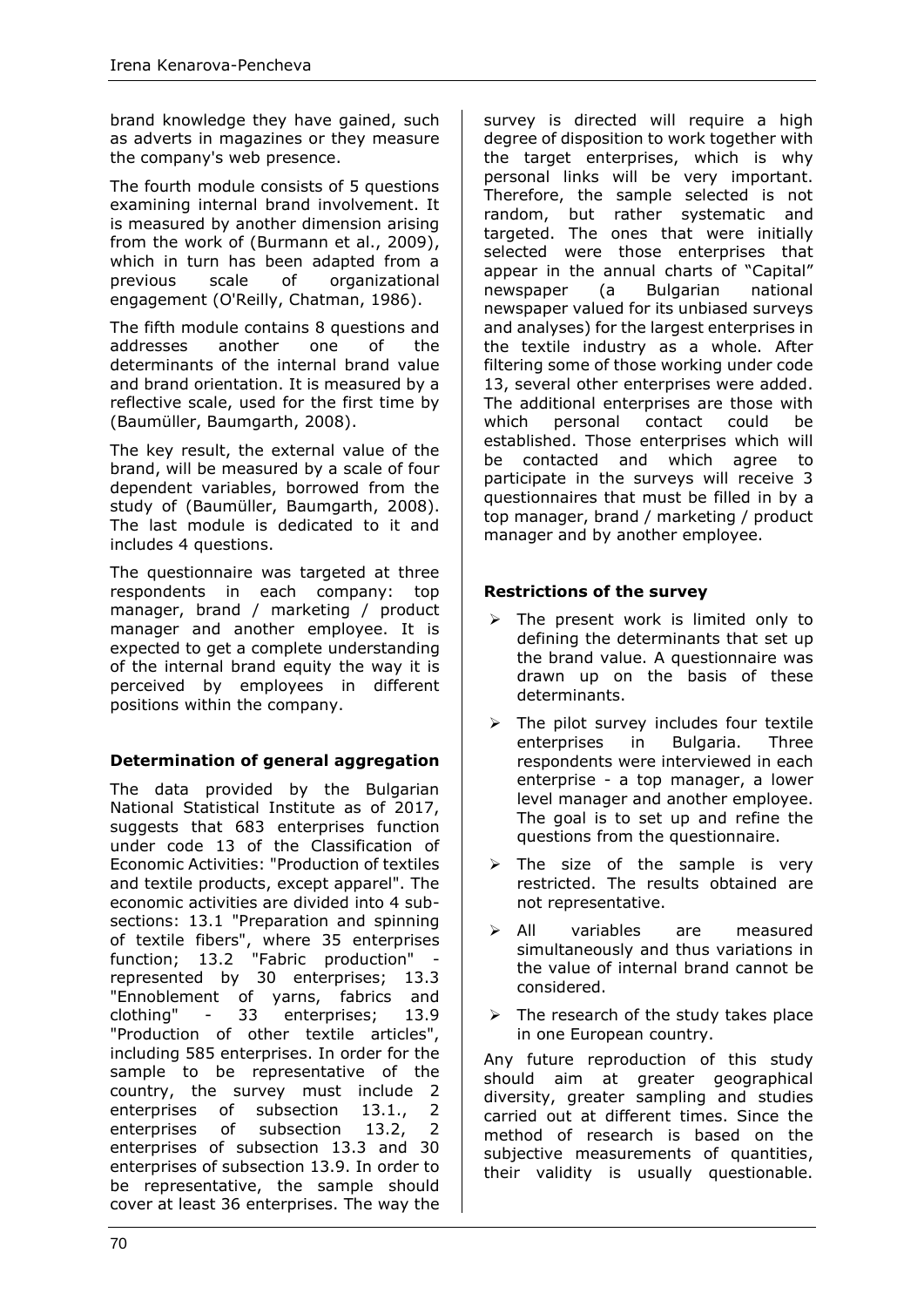Determinants for Measuring the Value of the Internal Brand in Textile Enterprises in **Bulgaria** 

Further research should use a combination of subjective and objective measures.

### **Conclusion**

Nowadays, the workers in the enterprises play an increasingly significant role in the presentation of individual and corporate brands to interface with existing and potential clients. As a result, internal branding has recently developed as an important issue in both consumer and industrial markets. This theoretical review presents and summarizes the most important scientific assumptions related to the concepts of internal branding and its equity. It gives a definition of internal branding value and shows the reasons for modeling and measurement of internal brand equity. This paper goes further revealing the three determinants of internal brand value, namely, brand orientation, internal brand knowledge and involvement. The proposed determinants and the questionnaire specify the main points of a brand strengthening strategy.

The scope of this work is, however, restricted both in the size of its sample and in geographical diversity and the results obtained are not representable. This paper gives the theoretical base necessary to develop a model which can measure, analyze and predict the internal brand equity. The model estimates the extent to which the suggested determinants could explain the value of the internal brand and the positive impact of the internal brand value on the external brand value.

### **Acknowledgment**

This work was supported by contract of the Bulgarian University of Ruse "Angel Kanchev", № BG05M2OP001-2.009-0011- С01, "Support for the Development of Human Resources for Research and Innovation" at the University of Ruse "Angel Kanchev". The project is financed with the support of the Operational Program "Science and Education for Smart Growth 2014-2020" funded by the European Social Fund of the European Union.

### **Reference**

**Aaker, D. (1991).** *Managing brand equity: Capitalizing on the value of a brand name.* New York, NY: Free press.

- **Allen, Meyer. (1996).** Affective, continuance, and normative commitment to the organization: An examination of construct validity. *Journal of Vocational Behavior, 49(3)*, 252-276.
- **Antonova, D., B. Stoycheva. (2018).** Approved model of factors, influencing the management process in developing new products. *The 6th International Conference Innovation Management, Entrepreneurship and Sustainability (IMES 2018)*, p. 38- 54, ISBN:978-80-245-2274-6.
- **Barsade, S. (2002).** The ripple effect: Emotional contagion and its influence on group behavior . *Administrative Science Quarterly,47(4)*, 644-675.
- **Baumgarth, C. (2009).** Brand orientation of museums: model and empirical results. *International Journal of Arts Management, 11(3)*, 30-45.
- **Baumgarth, Schmidt. (2010).** How strong is the business-to-business brand in the workforce? An empirically-tested model of internal brand equity in a business-tobusiness setting. *Industrial Marketing Management (39)*, 1250-1260.
- **Baumüller, Baumgarth. (2008).** Markentransfers in leistungsfremde Kategorien. In K. S. Baumgarth, *Impulse für Markenforschung und Markenführung* (pp. 87-106). Wiesbaden, Germany: Gabler.
- **Bell, Menguc. (2002).** The employee-organization relationship, organizational citizenship behaviors, and superior service quality. *Journal of Retailing, 78(2)*, 131-146.
- **Burmann et al. (2009).** Key determinants of internal brand management success: An exploratory empirical analysis. *Journal of Brand Management, 16(4)*, 264-284.
- **Burmann, Zeplin. (2005).** Building brand commitment: A behavioral approach to internal brand management. *Journal of Brand Management 12(4)*, 279-300.
- **Celsi, Olson. (1988).** The role of involvement in attention and comprehension processes. *Journal of Consumer Research, 15(2)*, 210-224.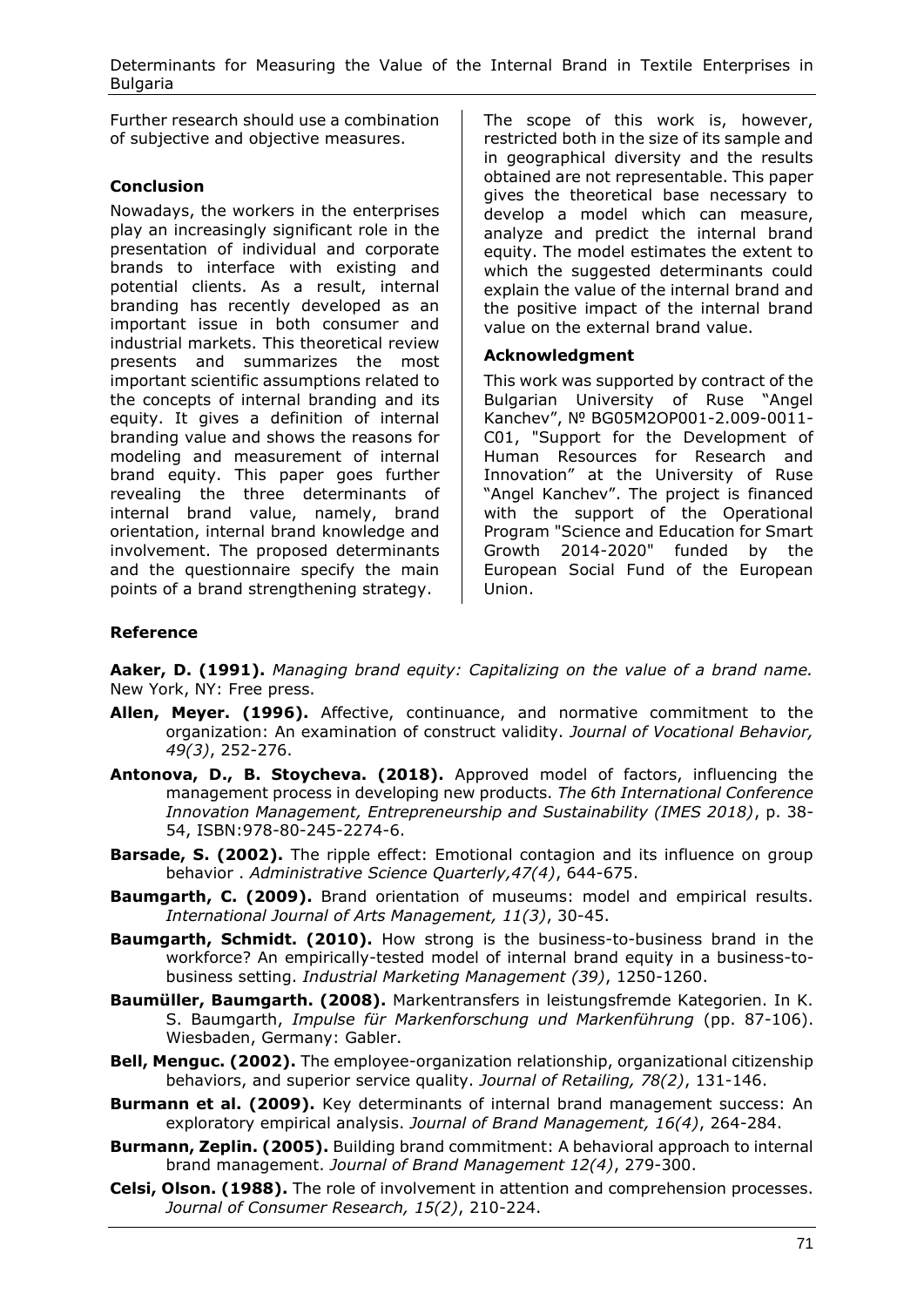- **de Chernatony, Cottam. (2006).** Internal brand factors driving successful financial services brands. *European Journal of Marketing, 40(5/6)*, 611-633.
- **de Chernatony, McDonald. (1998).** *Creating powerful brands in consumer, service and industrial markets.* Oxford, UK: Butterworth Heinemann.
- **Farquhar, P. (1989).** Managing brand equity. *Marketing research (1)3*, 24-33.
- **Fiske, Linville. (1980).** What does the schema concept buy us? *Personality and Social Psychology Bulletin, 6(4)*, 543-557.
- **Hankinson, P. (2001)**. Brand orientation in the charity sector: A framework for discussion and research. *International Journal of Nonprofit & Voluntary Sector Marketing 6(3)*, 231-242.
- **Hatfield et al. (1993).** Emotional contagion. *Current Directions in Psychological Science, 2(3)*, 96-99.
- **Heider, F. (1958).** *The Psychology of Interpersonal Relations.* New York, NY: John Wiley & Sons.
- **Henkel et al. . (2007).** Managing brand consistent employee behaviour: Relevance and managerial control of behavioral branding. *Journal of Product & Brand Management 16(5)*, 310-320.
- **Hoeffler, Keller. (2003).** The marketing advantages of strong brands. *Journal of Brand Management, 10(6)*, 421-445.
- **Jaramillo et al. (2005).** A meta-analysis of the relationship between organizational commitment and salesperson job performance: 25 years of research. *Journal of Business Research, 58(6)*, 705-714.
- **Keller, K. (1993).** Conceptualizing, measuring, and managing customer-based brand equity. *Journal of Marketing*, 1-22.
- **Keller, K. L. (2008).** *Strategic Brand Management.* Upper Saddle River, NJ: Prentice Hall.
- **Koys, D. (2001).** The effects of employee satisfaction, organizational citizenship behavior, and turnover on organizational effectiveness: A unit-level, longitudinal study. *Personnel Psychology, 54(1)* , 101-114.
- **Kunev, Sv., I. Kostadinova, B. Stoycheva. (2017).** Business Governance and Corporate Social Responsibility in Bulgaria. *Annals of "Eftimie Murgu", University Reşiţa, Fascicle II. Economic Studies*, p. 99-115, ISBN:ISSN 2344-6315.
- **Marcus, Zajonc. (1985).** The cognitive perspective in social psychology. In G. L. Aronson, *The Handbook of Social Psychology* (pp. 137-230). New York, NY.
- **Mathieu, Zajac. (1990).** A review and meta-analysis of the antecedents, correlates, and consequences of organizational commitment. *Psychological Bulletin, 108(2)*, 171- 194.
- **Mowday et al. (1979).** "The Measurement of Organisational Commitment". *The MeasuJournal of Vocational Behavior*, 224-247.
- **O'Reilly, Chatman. (1986).** Organizational commitment and psychologycal attachment: The effects of compliance, identification, and internationalization on prosocial behavior. *Journal of Applied Psychology, 71(3)*, 492-499.
- Pavlov, D., Boneva, M. (2020). Research on the Attitudes Towards Education in Crisis Management in Era of Digital Economy. *PROCEEDINGS OF UNIVERSITY OF RUSE - 2020, volume 59, book 5.1*, p. 140-146, ISSN:2603-4123.
- **Penchev, P. (2015).** "Emergence and Evolution of the Concept of the Agile Enterprise". (pp. 17, ISBN:978-954-21-0875-7). Varna: University Publishing House "Science and Economics".
- **Podsakoff et al. (2000).** Organizational citizenship behaviors: A critical review of the theoretical and empirical literature and suggestions for future research. *Journal of Management, 26(3)*, 513-563.
- **Podsakoff, MacKenzie. (1994).** Organizational citizenship behaviors and sales unit effectiveness. *Journal of Marketing Research, 31(3)*, 351-363.